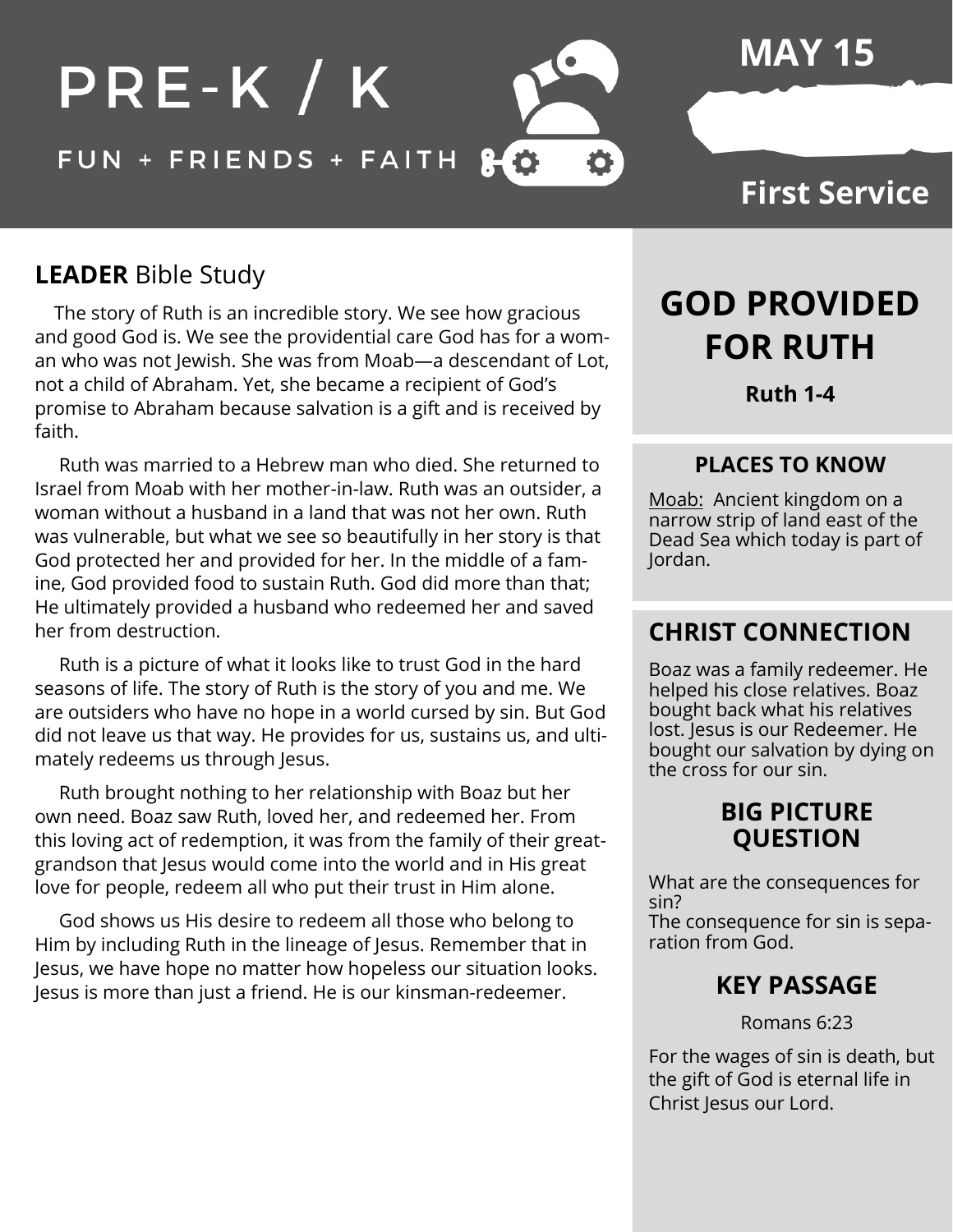

**Busy Hands** 

**WELCOME & WORSHIP** */ / Key Passage Song: "Gift of God (Romans 6:23)", activity page: "Get Naomi Home", crayons or markers*

 Greet the children as they arrive for first service. When most of the children have arrived, gather the children and sing the Key Passage Song, "Gift of God" found on the USB.

ACTIVITY PAGE: Place the crayons or markers on the tables and give an activity page to each child. Read the directions: **Draw a path through the maze to get Naomi and Ruth from Moab to Judah**. Say: **In our Bible story today, we will hear about a woman from Israel who had traveled to the country of Moab. It was time for her to travel home to Bethlehem in Judah, but this time another woman was with her. We will hear more about both of them soon.** 

## **TRAVEL AROUND** */ / World map*

 Lead the children to imagine your group is traveling to a faraway place by plane. Choose a place on the map and point it out to the children. Stretch your arms straight out to the side and zoom around the room. You may want to be the leader and have the kids follow you. Perhaps you want to travel into the large group space. Coordinate with the other shepherds.

 Select a new destination, point it out on the map and pretend to travel by train. Line up and rotate bent arms at sides as your group chugs around the room.

 Continue playing out various modes of transportation, inviting preschoolers to select where and how to travel. Say: **Some people in our Bible story today traveled between different countries, but they probably just walked or rode on animals the whole way! It would take much longer than if we traveled by plane or train.** 

# **INTRODUCE THE BIBLE STORY***/ / Countdown video, family photo: bring from*

*home (especially wedding picture or multiple generations)*

 Gain preschoolers' attention by showing the countdown video, turning the lights off and on, or clapping a simple rhythm for children to copy. Invite preschoolers to march in pairs as they transition to Bible study. Tell the children that two people traveled together in our Bible story, too!

 Show a family photo album, especially wedding pictures and multiple generations. Talk about the relationships of the people and the special occasions in the pictures. Say: **Two main ways that families grow are through marriage and children. God often uses families to take care of each other. Today we are learning about a family that needed help. God used a marriage to help the family, and He gave them a child!**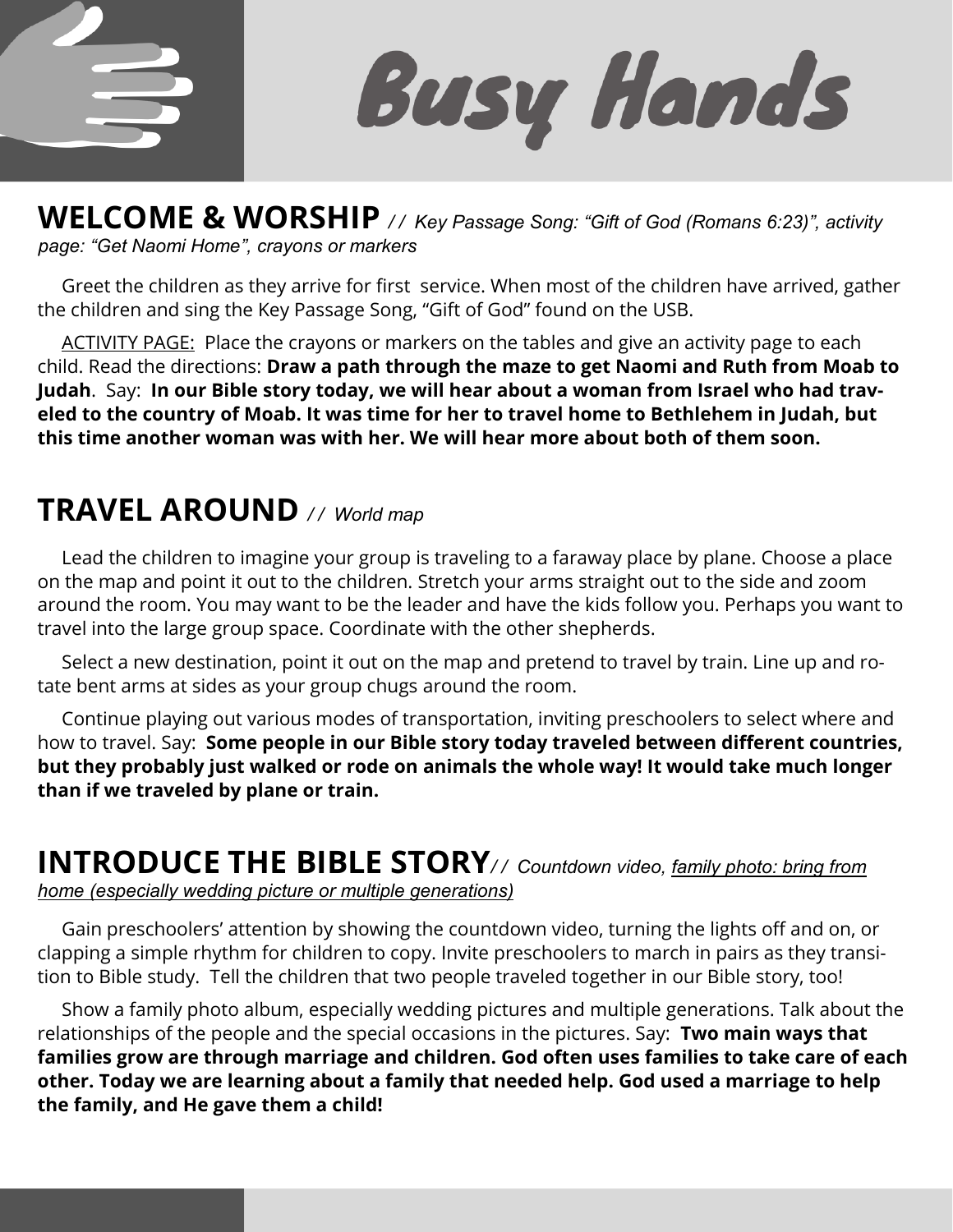

Active Minds

**TELL THE BIBLE STORY: God Provided for Ruth** */ / Bible, bookmark, timeline, people figures: 3 women, 3 men, Bible Story Picture Poster, story video: "God Provided for Ruth"* 

 LEARN ABOUT THE BIBLE: Place a bookmark at the Book of Ruth in your Bible. Invite a child to open it. Reverently display the open Bible. Say: **After the cycle of the judges repeated many times, God was getting ready to do something new. Today's true Bible story comes from the Book of Ruth. Let's listen to God's Word.** Point to the Bible story picture on the timeline. Remind children that all the stories in the Bible fit together to tell an even bigger story. The Bible tells us the big story of how God rescues sinners through His Son, Jesus.

 You may read the story printed below or play the story video. If you read the story, display the Bible Story Picture Poster as a visual for the children. You may also use this story telling tip: Use people figures. Move figures representing each person as you tell the Bible story.

#### **GOD PROVIDED FOR RUTH**

 **Naomi's family members were Israelites, but there was not enough food in the land. They decided to leave the promised land and go to Moab** (MOH ab) **where they could find food. Naomi's husband died in Moab, and her sons got married. Their wives' names were Orpah and Ruth. Then Naomi's sons died too. Naomi, Orpah, and Ruth were all alone. Naomi wanted to go home to the promised land. God's people had food now. Naomi told Orpah and Ruth to go back to their families. The women were very sad to leave each other. Orpah went home, but Ruth would not leave Naomi. Ruth said, "Wherever you go, I will go, and wherever you live, I will live; your people will be my people, and your God will be my God." So Naomi and Ruth went back to Judah.** 

 **Ruth and Naomi needed food, so Ruth went to a field to gather leftover grain. The field was owned by a man named Boaz. Boaz saw Ruth working. He had heard how kind Ruth was to Naomi, and he told Ruth to stay in his field. Boaz made sure Ruth was safe and had food. Ruth took grain home to Naomi and told her about Boaz. "Boaz is a close relative," Naomi said. "He is one of our family redeemers." A family redeemer was someone who helped his relatives if they needed help.** 

 **Naomi knew Boaz would be a good husband for Ruth, so she gave Ruth special instructions. Ruth put on her best clothes and did everything Naomi told her to do. She showed Boaz that she wanted to be his wife. Ruth told Boaz, "You are a family redeemer." Boaz made an agreement in front of the town's leaders. He promised to redeem Ruth, which meant he would buy back the land that Naomi lost after her husband died, and he would marry Ruth.** 

 **Boaz married Ruth, and they had a baby boy named Obed. When Obed grew up, he was the father of Jesse, who was the father of King David.** 

Continued on the next page.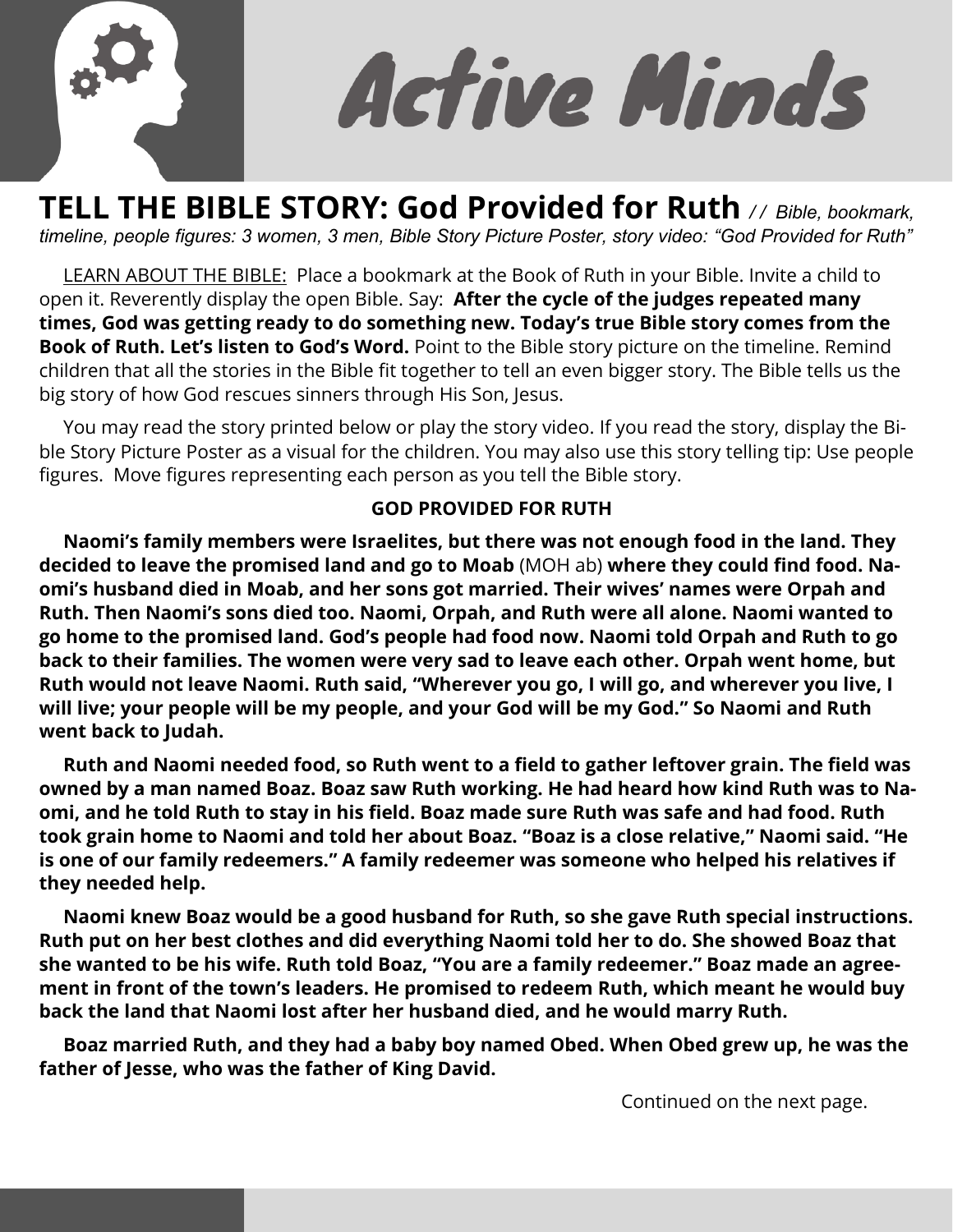

Active Minds

 CHRIST CONNECTION: **Boaz was a family redeemer. He helped his close relatives. Boaz bought back what his relatives lost. Jesus is our Redeemer. He bought our salvation by dying on the cross for our sin.** 

## **BIBLE STORY REVIEW** *// None*

 Say: **Naomi, her husband, and her two sons left the promised land to go to the land of Moab for food.** [Alternate patting your right and left legs to make footstep sounds. Guide children to pat with you.] **While they were in Moab, Naomi's husband died. Her sons got married, but then they died too. Now Naomi and her two daughters-in-law were all alone!** 

 **Naomi decided to go back to Israel, and Ruth went with her. Ruth was leaving her own family and her own people because she loved Naomi. Ruth said she would worship God as her God too. So off they went to Judah.** [Pat legs again.]

 **When they got there, Ruth and Naomi needed food. Ruth went to pick up the grain that fell behind when people harvested it.** [Make swooshing sounds as you pantomime cutting barley stalks. Then pantomime Ruth's gleaning.] **Do you remember how God took care of Ruth and Naomi? God led Ruth to Boaz's field! Boaz was a family redeemer. He made sure Ruth was safe and gave her extra food, and he bought back the land that Naomi's family had lost. Boaz married Ruth, and God gave them a son. King David was born into their family and later, Jesus!** 

# **KEY PASSAGE AND BIG PICTURE QUESTION** */ / Key Passage Marker,*

*Bible, Key Passage Poster, Key Passage song: "Gift of God", Big Picture Question Poster* 

 Say: **Jesus loves people and paid the price to redeem us. But Jesus wants to bless us even more. He wants us to have life forever with God! When Jesus comes back for His people, it will be like a great wedding party. Our key passage talks about eternal life.** 

 Place the key passage marker at Romans 6:23 in the Bible. Invite a child to open the Bible to the key passage. Read the key passage aloud: **"For the wages of sin is death, but the gift of God is eternal life in Christ Jesus our Lord."** You may use the poster as a help and point to the words for the children. Create a few groups of children and assign each group a phrase of the key passage. Point to each group when it is their turn to say their phrase, prompting as necessary. Repeat as desired, getting faster or mixing up which group says which phrase.

 Say: **Jesus is our Redeemer. He paid the price for our sin by dying on the cross. He offers us the free gift of eternal life with God.** Sing the key passage song, "Gift of God (Romans 6:23)." You may also choose to sing a worship song of your choice.

Continued on the next page.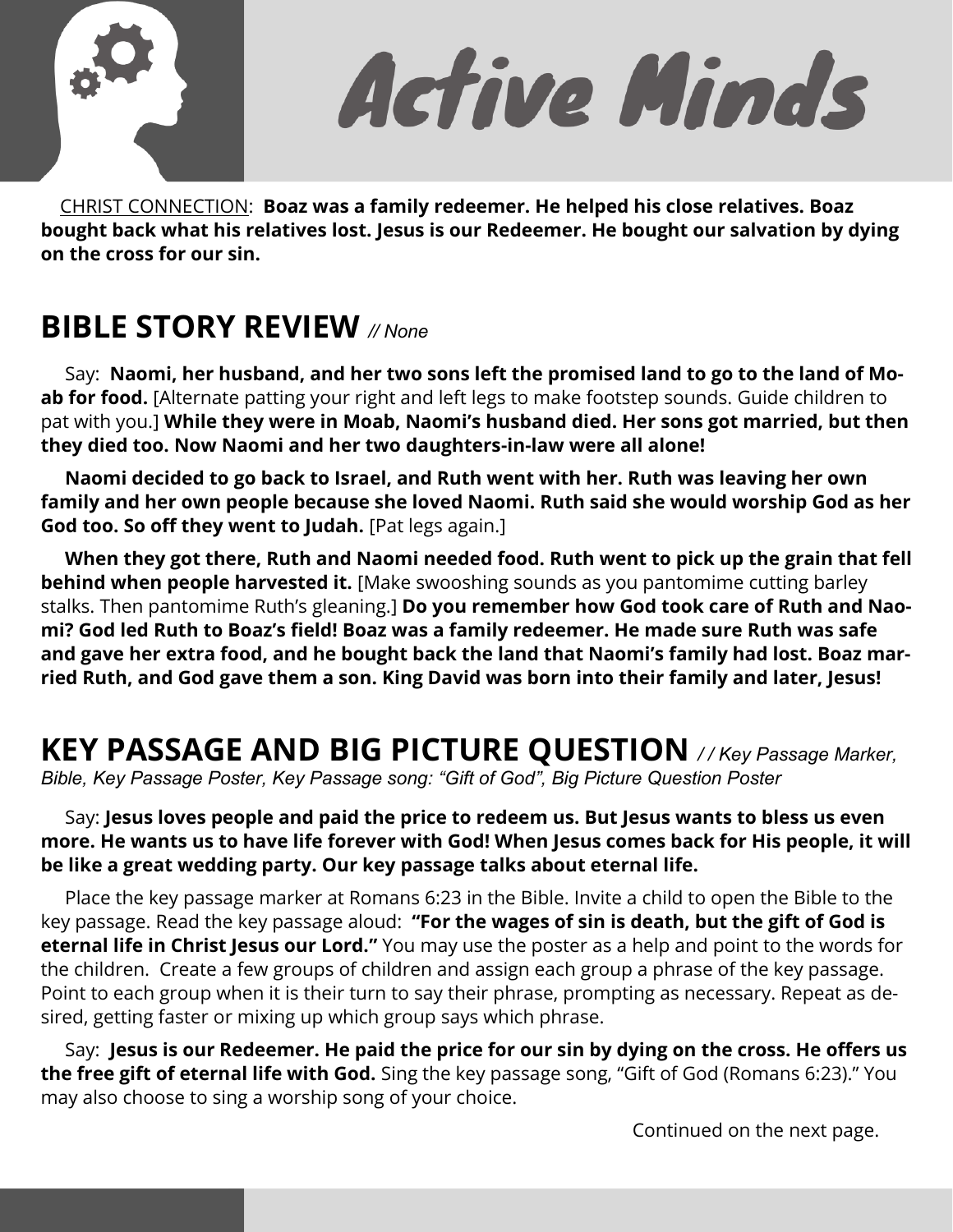

Open Hearts

 REVIEW THE BIG PICTURE QUESTION AND ANSWER: Display the big picture question poster. Say: **We could never pay the price for our sin. What is the consequence for sin? The consequence for sin is separation from God. We deserve to be separated from God forever for disobeying Him.** 

 **Jesus never disobeyed God. His reward is life forever with God. But Jesus took our punishment, paying the full price for our sin in His death on the cross, and He gives us the gift of eternal life instead**!

 PRAY: Invite the kids to close their eyes and think about God as they talk with Him. Say**: Jesus, we praise You for being our Redeemer! Thank You for buying our salvation by dying on the cross for our sin. We confess that we could never deserve what You have done for us. Help each of us accept Your free gift of eternal life. We love You. Amen.** 

**BUILD FAMILY TREES** */ / Activity page (coloring page on one side, family tree on the other side) glue sticks, leaves with the following words on them: me, mother, father, sister, brother, extra leaves to add anyone who may live in the household, crayons, marker*

 Give each child the activity page and ask them to look at the side that says "Family Tree" at the top of the page. Discuss the family tree in our story. There is Boaz, the dad, Ruth, the mother, Obed, the son, and Naomi, the grandmother. Explain to the kids that they are going to make a family tree with the people that live in their house. There will be leaves that say mother, father, me, brother and sister. There will be extra leaves if you have to write another name on a leaf for a child like grandmother or grandfather, etc.

 It is suggested that the shepherds go from child to child and hand out the leaves for that child. Ask: Tell me who lives in your house with you all the time? Give them a leaf that says "me" then give whatever else they need to make their family tree. (for example: mother, 2 sisters) Hand write any additional leaves you may need. While shepherds are handing out the leaves, the children may color the other side of the paper.

Once the children have their leaves, they may glue them to the tree.

 Say: **God has blessed each of us with a family to take care of us. Our families may not all look the same but God provides for us. God took care of Naomi and Ruth by giving them a new family. Boaz was a family redeemer. He helped his close relatives. Jesus is our Redeemer. He bought our salvation by dying on the cross for our sin. I wonder what great things God might do through your family generations from now?**